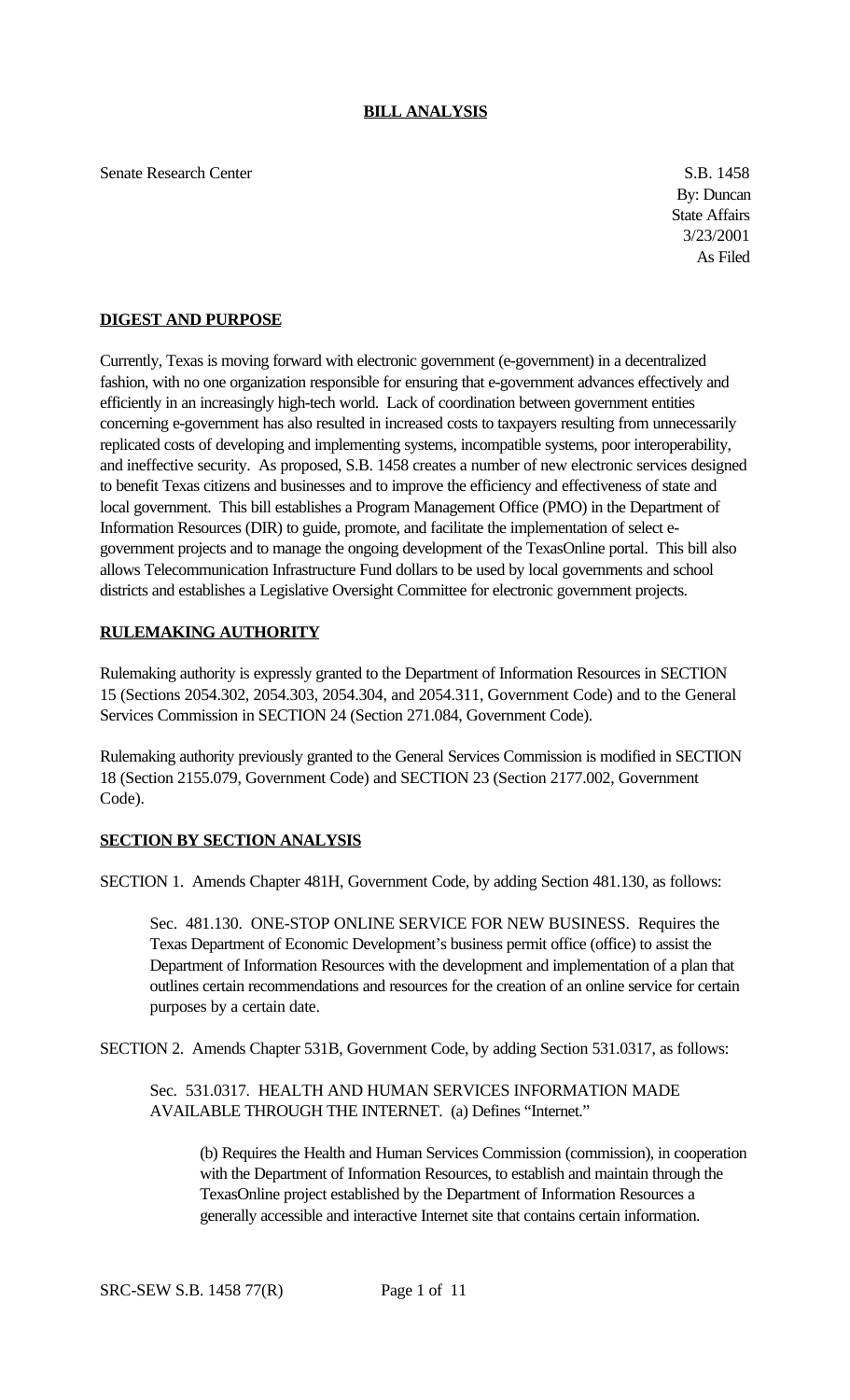(c) Sets forth requirements for the Internet site.

(d) Requires the commission to comply with certain standards in designing the site.

(e) Requires certain parties to cooperation with the commission to a certain extent.

(f) Authorizes the Department of Information Resources, if it has a program management office, to delegate its duties under this section to that office.

SECTION 3. Requires the Health and Human Services Commission, as soon as practicable after the effective date of this Act, to establish an information Internet site required by section 531.0317, Government Code, as added by this Act.

SECTION 4. Amends Chapter 656A, Government Code, by adding Sections 656.002 and 656.003, as follows:

Sec. 656.002. ONLINE EMPLOYMENT OPENINGS SYSTEM. (a) Defines "state agency."

(b) Requires the Department of Information resources to work with the Texas Workforce Commission and other state agencies to create an online system for listing state agency employment listings.

(c) Requires the system to include certain characteristics to the extent feasible.

Sec. 656.003. ACCESS TO EMPLOYMENT OPENINGS INFORMATION. Requires the Texas Workforce Commission to make computers available to the public at its field offices to ensure access to information about employment openings.

SECTION 5. Amends Section 656.024, Government Code, to delete language regarding listing job vacancies for at least 10 working days and the exception to this rule.

SECTION 6. Amends Section 2054.051, Government Code, by adding Subsection (f) to require the Department of Information Resources (department) to identify opportunities for state agencies to coordinate with each other in the adoption and implementation of information resources technology and projects.

SECTION 7. Requires the Department of Information Resources (department) to perform a comprehensive examination of the state's reporting requirements as detailed in the comptroller's e-Texas report, recommendation GP-4. Requires the department, in coordination with a certain working group, to compile a list of recommendations for the 78th Legislature for streamlining and reducing reporting requirements on cities and counties. Requires the department, in addition, in coordination with certain entities, to develop functional specifications for a statewide electronic data clearinghouse. Requires the department, during the fiscal 2002-2003 biennium, to develop policies, procedures, data standards, training materials and perform other duties to prepare for the establishment of a clearinghouse in fiscal year 2004. Requires the department to develop options for funding the ongoing maintenance or expansion of the clearinghouse such as using resources from participating agencies to recoup the costs. Requires each option to address the potential impact on participation. Requires the department to provide a certain report by a certain date to certain state officials.

SECTION 8. Amends Chapter 2054C, Government Code, by adding Section 2054.063, as follows:

Sec. 2054.063. ELECTRONIC REPORTING TO STATE AGENCIES. Requires the Department of Information Resources (department) to advise and consult with state agencies to assess opportunities for allowing persons to electronically file with an agency certain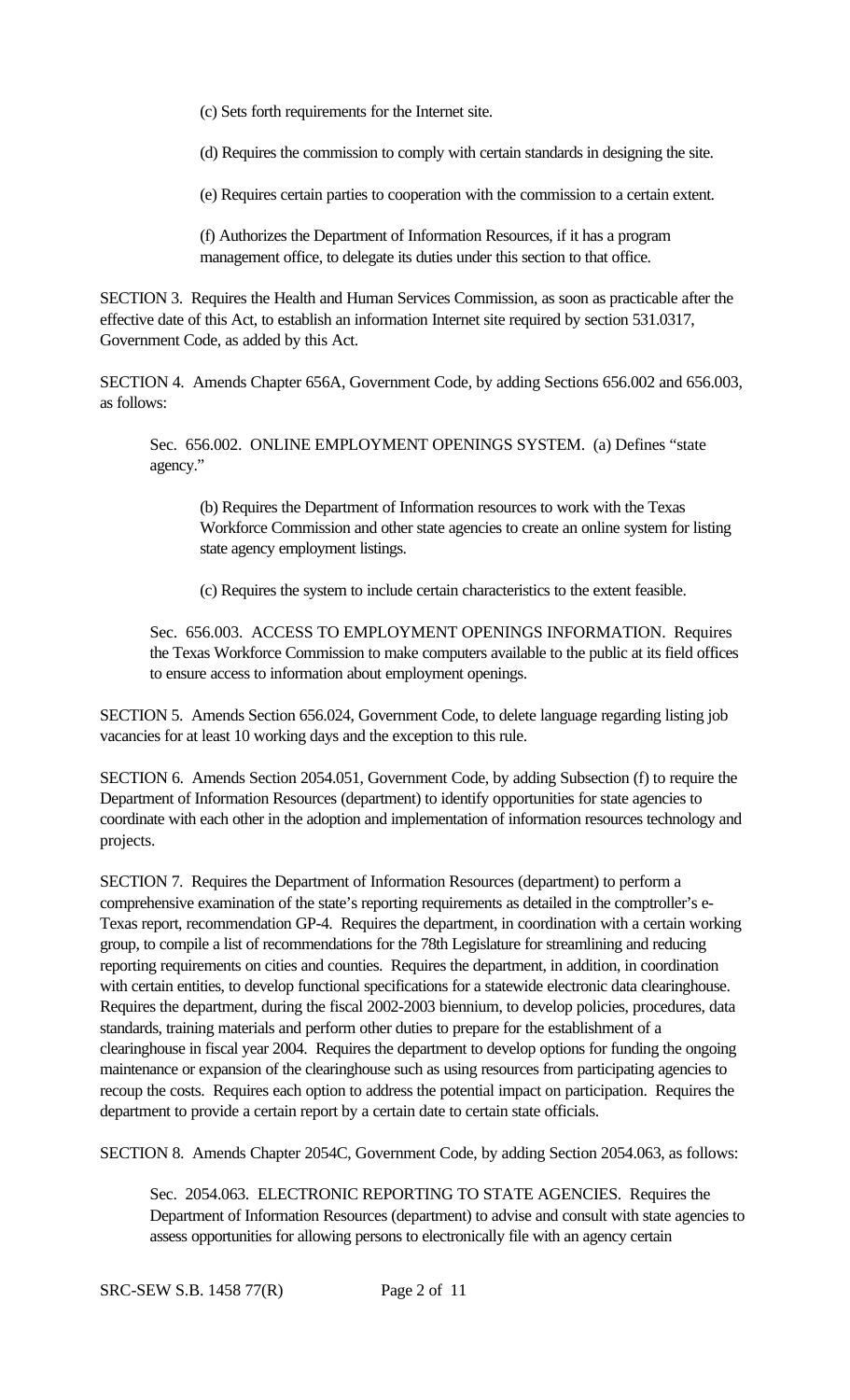information. Requires the department to identify the cost of implementing an electronic reporting procedure and any barriers to electronic reporting. Authorizes the department to survey state agencies for certain purposes.

SECTION 9. Requires the Department of Information Resources to make recommendations to certain persons about opportunities for electronic reporting in state government not later than September 1, 2002.

SECTION 10. Amends Section 2054.096(a), Government Code, to require each agency strategic plan to be consistent with the state strategic plan and include a description of any information resources technology projects proposed by the agency, including certain stated information.

SECTION 11. Requires the Department of Information Resources to review the instructions for preparing agency strategic plans, developed pursuant to Section 2054.095, Government Code, for certain purposes. Sets forth guidelines concerning the review. Requires the department to revise its instructions based on the results of the review.

SECTION 12. Amends Chapter 2054F, Government Code, by adding Section 2054.127, as follows:

Sec. 2054.127. ENVIRONMENTAL AND NATURAL RESOURCES AGENCIES INTERNET PORTAL. (a) Requires certain state agencies to develop, in mutual cooperation with the Department of Information Resources (department) a single information link, through the TexasOnline portal, for certain purposes.

(b) Requires the department to coordinate the efforts of the agencies in developing the information link for certain purposes. Authorizes the department, if it has a program management office, to delegate the coordination of efforts under this section to that office.

SECTION 13. Amends Chapter 2054, Government Code, by adding Subchapter I, as follows:

# SUBCHAPTER I. ELECTRONIC SYSTEM FOR OCCUPATIONAL LICENSING TRANSACTIONS

Sec. 2054.251. DEFINITIONS. Defines "licensing authority" and "occupational license."

Sec. 2054.252. APPLICABILITY. Requires certain licensing authorities to participate in the system established under Section 2054.253. Authorizes the Department of Information Resources (department) to add additional agencies as system capabilities are developed. Authorizes a licensing authority other than an authority listed in this section to participate in the system, subject to the approval of the department.

Sec. 2054.253. ELECTRONIC SYSTEM FOR OCCUPATIONAL LICENSING TRANSACTIONS. (a) Requires the department to administer a common electronic system using the Internet through which a licensing authority can electronically perform certain functions.

(b) Authorizes the department to implement this section in phases and requires the licensing authority that participates in the system established under this section to comply with the schedule established by the department.

(c) Authorizes the department to use the TexasOnline portal or any other Internet portal established under a demonstration project administered by the department.

(d) Authorizes the department to contract with a private vendor to implement this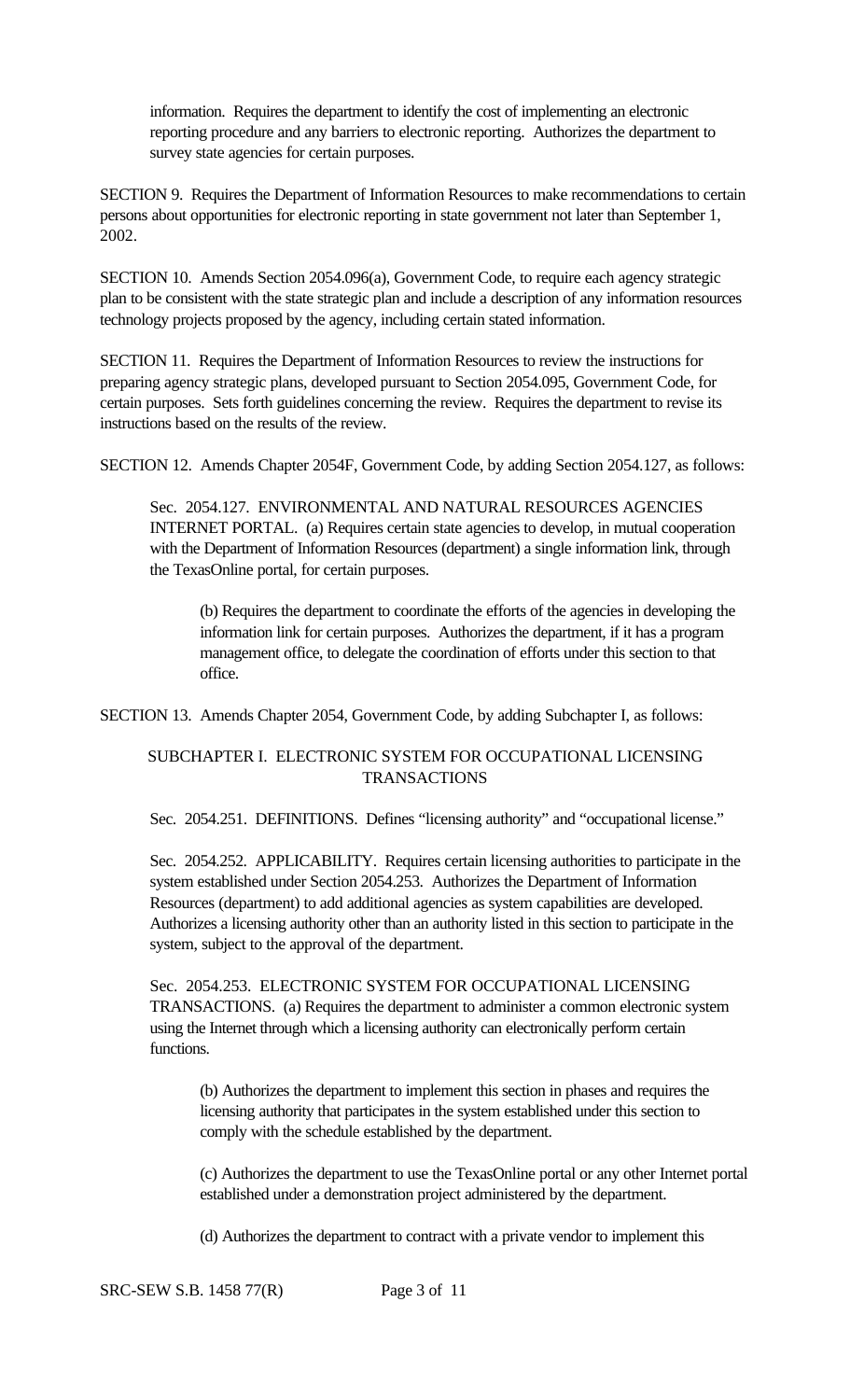section. Provides that a contract under this subsection is payable only from fees collected under Subsection (e).

(e) Requires the department to charge certain fees in amounts sufficient to cover the cost of implementing this section.

Sec. 2054.254. STEERING COMMITTEE. Sets forth guidelines regarding the steering committee for electronic occupational licensing transactions.

SECTION 14. (a) Requires each licensing authority listed by Section 2054.252(a), Government Code, as added by this Act, and the Department of Information Resources (department), not later than January 1, 2002, to appoint the members of the steering committee for electronic occupational licensing transactions.

> (b) Requires the department, not later than April 1, 2002, to adopt a schedule for implementing Section 2054.253, Government Code, as added by this Act. Sets forth guidelines concerning the schedule.

> (c) Requires the department, not later than January 1, 2003, to report to certain persons on the department's progress in implementing Section 2054.254, government Code, as added by this Act.

SECTION 15. Amends Chapter 2054, Government Code, by adding Subchapter J, as follows:

SUBCHAPTER J. ELECTRONIC GOVERNMENT PROGRAM MANAGEMENT

Sec. 2054.301. ELECTRONIC GOVERNMENT PROGRAM MANAGEMENT OFFICE. Requires the Department of Information Resources (department) to establish an electronic government program management office for certain purposes. Requires the program management office to perform certain functions. Authorizes the program management office to coordinate certain projects. Requires each state agency to cooperate with the department and the program management office in all respects concerning electronic government and provide to the department as often as may be required and in the format required by the department, certain information.

Sec. 2054.302. SELECTION OF ELECTRONIC GOVERNMENT PROJECTS FOR OVERSIGHT. (a) Requires the program management office, in coordination with certain entities, to perform certain functions.

(b) Authorizes a state agency that disagrees with the selection of an electronic government project for oversight by the program management office to appeal the selection to certain persons. Provides that the governor's decision regarding oversight of an electronic government project is final. Requires the department to adopt appeal procedures by rule.

(c) Provides that this section does not apply to certain projects. Provides that institutions of higher education are encouraged to participate, but such participation is at the option of the institution.

Sec. 2054.303. FUNDING FOR PROGRAM MANAGEMENT OFFICE. (a) Requires the program management office, in coordination with certain entities, to develop a model for funding the program management office from a portion of the funds appropriated for the projects selected to have central oversight, including staffing requirements, for approval by the governor and adoption as a department rule.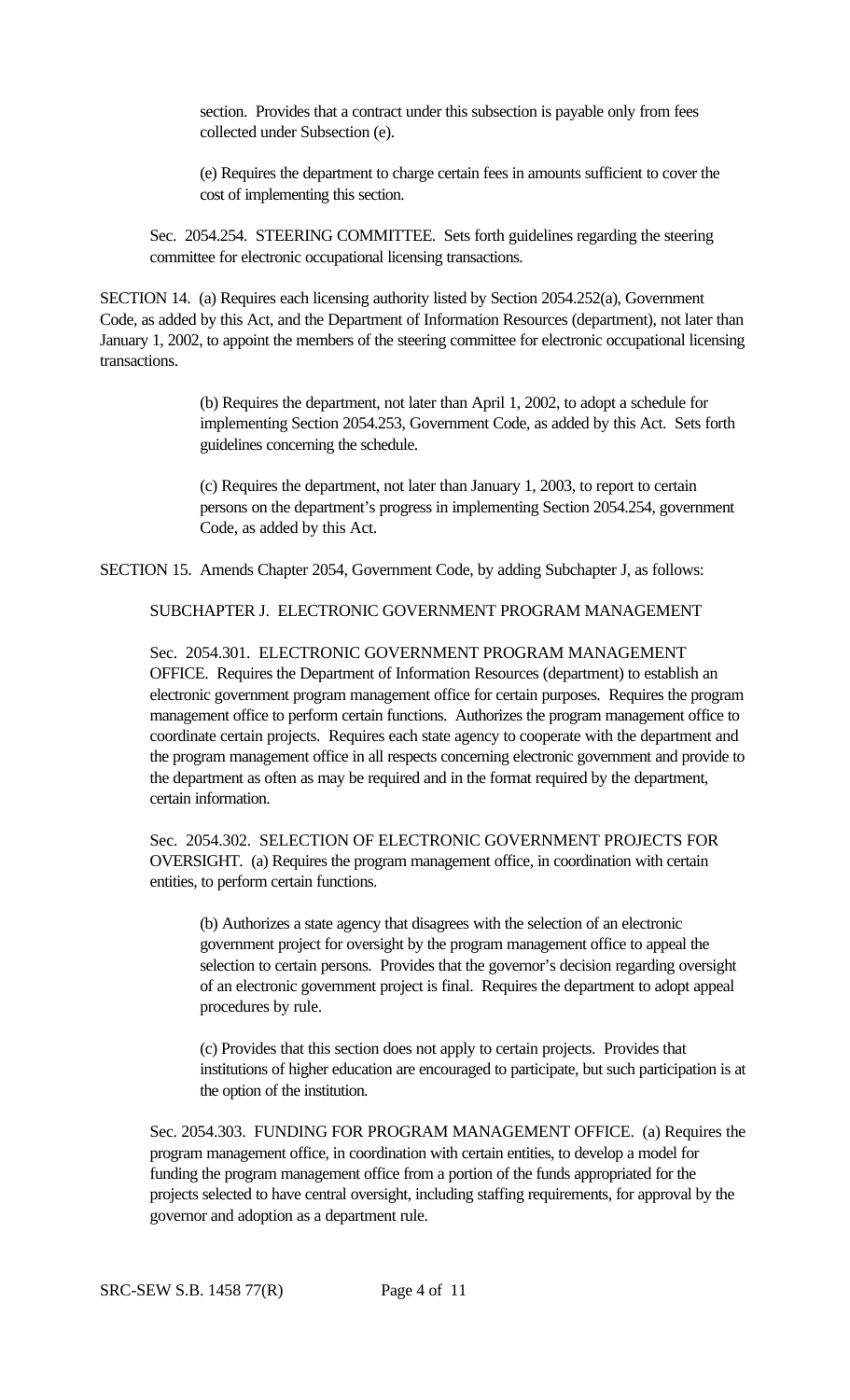(b) Requires certain state agencies to enter into an interagency agreement with the department pursuant to Chapter 771 (Interagency Cooperation Act), Government Code, to provide for the reimbursement of the department for the services of the program management office according to the model established in Subsection (a).

(c) Prohibits a state agency from spending or encumbering money in connection with certain electronic government projects without prior approval of the program management office.

(d) Requires the program management office, in coordination with certain entities, and subject to the approval of the governor's office of budget and planning, to establish procedures for approving expenditures to be incurred by state agencies for certain electronic government projects. Requires the procedures to include certain reviews and assessments.

(e) Provides that this section does not apply to an institute of higher education as defined by Section 61.003 (Definitions), Education Code. Provides that institutions of higher education are encouraged to participate, but such participation is at the option of the institution.

Sec. 2054.304. CANCELLATION OF ELECTRONIC GOVERNMENT PROJECTS OR DENIAL OF ACCESS TO FUNDS. Requires the program management office, under rules developed by the department, and in coordination with certain entities, to develop criteria for certain purposes.

(b) Authorizes the program management office to recommend to the governor that a selected electronic government project be canceled or temporarily halted if the project fails to meet objectives of the standards of the department.

(c) Authorizes the governor, upon a recommendation from the program management office that an electronic government project should be canceled or temporarily halted, to direct the comptroller to deny state agency access to the agency's appropriations that relate to the development of implementation of the electronic government project. Authorizes this denial to continue for a certain period of time.

(d) Provides that this section does not apply to certain institutions of higher education unless certain requirements are met.

Sec. 2054.305. LEGISLATIVE OVERSIGHT COMMITTEE. Establishes the legislative oversight committee for electronic government projects and sets forth guidelines concerning the members of the committee and required and authorized committee functions and duties. Requires state agencies to cooperate with and assist the committee at the committee's request.

Sec. 2054.306. PROGRAM MANAGEMENT OFFICE ADVISORY COMMITTEE. Requires the board to establish a program management advisory committee under Section 2054.033 for certain purposes. Sets forth guidelines concerning the members of the committee and required committee functions, and reimbursement of expenses.

Sec. 2054.307. MANAGEMENT OF ENTERPRISE RESOURCE PLANNING SYSTEM IMPLEMENTATION. Requires the program management office established under this subchapter to coordinate with the Health and Human Services Commission and the comptroller for certain purposes. Requires any state agency that chooses to implement new or modified resource planning systems to do so under the guidelines and standards developed by the program management office.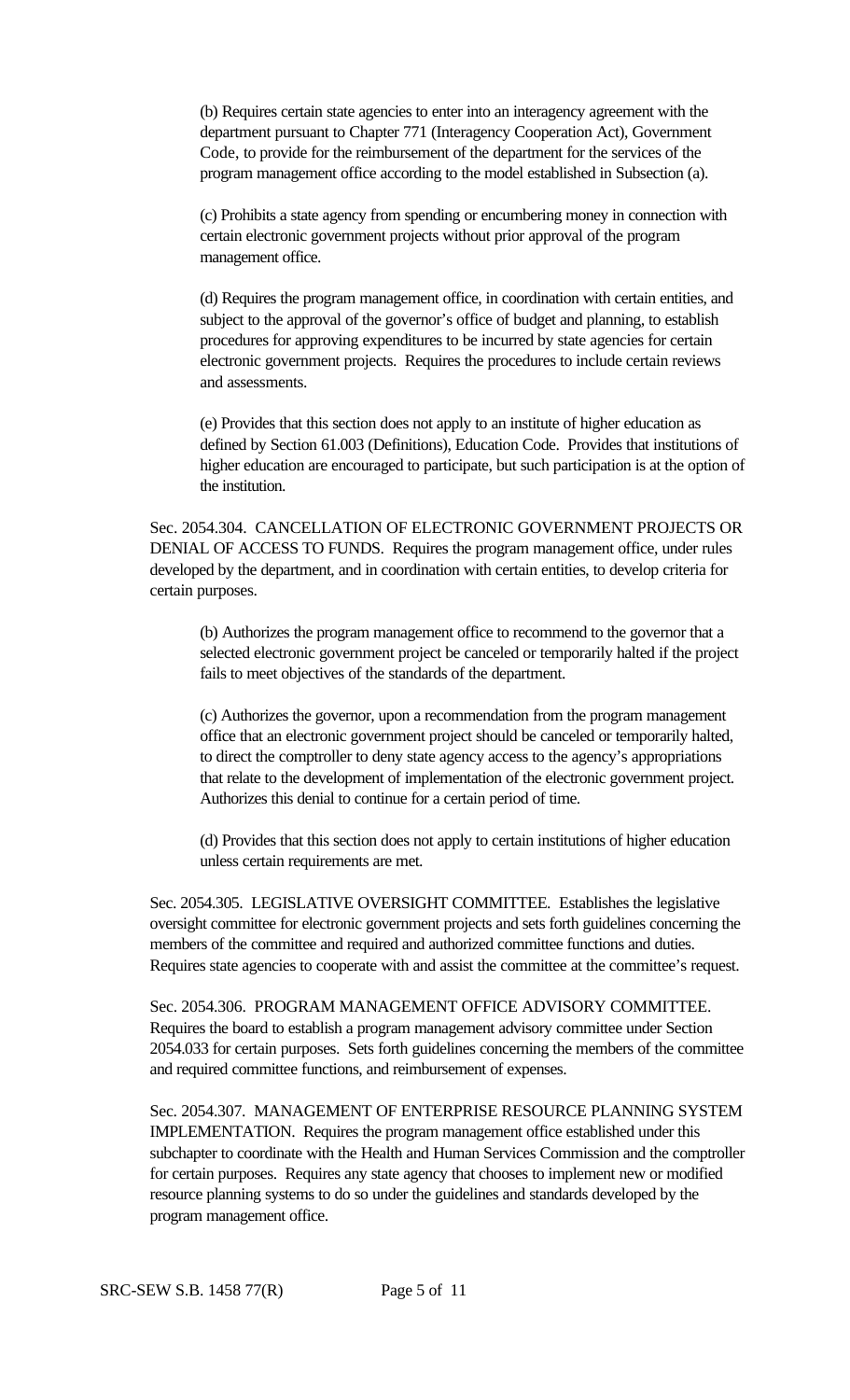Sec. 2054.308. TEXASONLINE PORTAL. (a) Defines the Texasonline portal as used in this subchapter.

(b) Requires the program management office established under this subchapter to manage the ongoing development of the portal or other similar state portal or sponsored by the department to facilitate public access to electronic government in the state. Requires the program management office to promote full use of the portal by state agencies.

(c) Requires certain state agencies to apply for a waiver from the program management office. Provides that the waiver application should meet certain requirements and requires it to show that certain issues have been considered.

(d) Provides that this section does not apply to institutions of higher education except under certain conditions.

Sec. 2054.309. TEXASONLINE GRANT PROGRAM. Establishes the TexasOnline grant program for certain purposes. Sets forth guidelines concerning required functions of the program. Provides that the department will establish an interagency oversight committee and sets forth guidelines concerning the committee. Authorizes grant funds to be used for certain purposes and prohibits them from being used for certain purposes. Requires priorities for grant funding to be provided to certain entities. Requires grant recipients to agree to maintain online services after the grant period terminates. Provides that this section expires September 1, 2003.

Sec. 2054.310. ONLINE SERVICE FOR NEW BUSINESSES. Requires the program management office, with assistance from affected state agencies, to prepare and implement a plan for the development and operation of a one-stop online service for new businesses in the state. Requires the online service to meet certain requirements. Requires the plan for the development of this online service to include certain items. Requires the program management office to prepare and submit a certain report to the legislature by a certain date. Requires certain entities to assist the program management office in the development and operation of the online services. Requires state agencies to cooperate with the program management office in structuring their processes to facilitate participation in the online services.

Sec. 2054.311. ELECTRONIC PROCUREMENT SYSTEM. Requires the program management office, in coordination with the General Services Commission, to assess the functionality of the electronic procurement marketplace and electronic commerce network maintained by the General Services commission pursuant to Chapter 2177 (Electronic Commerce), Government Code, for certain purposes. Requires the assessment to consider certain recommendations.

(b) Requires the department to implement an electronic procurement system, based on the results of the assessment conducted under Subsection (a), that will offer its users access to multiple marketplaces and vendors. Requires the department to coordinate implementation with the General Services Commission, as provided by Chapter 2177, Government Code. Authorizes the department to enter into contracts with private or public entities for certain purposes.

(c) Authorizes the department, in consultation with the General Services Commission, to adopt rules as necessary for certain purposes.

SECTION 16. (a) Requires the Department of Information Resources (department) to conduct a study for certain purposes. Sets forth requirements for the study. Authorizes the department to request from the Electronic Grants Technical Assistance Workgroup certain information. Requires the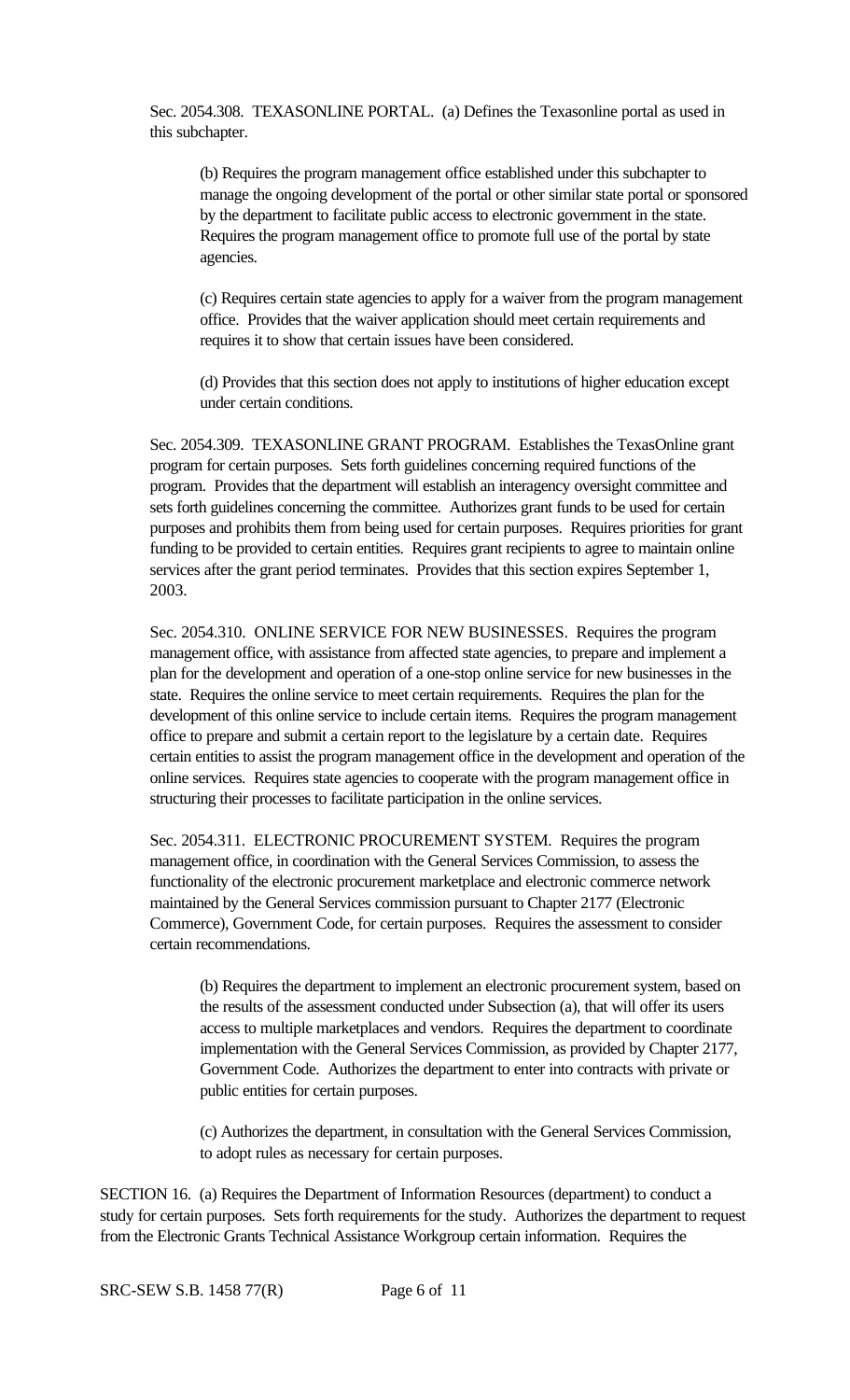department, by a certain date, to report the findings of this study to certain entities. Authorizes the department, if upon completion of this study the study recommends implementation of statewide electronic grants management system, to develop a plan and begin implementation of a statewide electronic grants management system based on the study findings.

SECTION 17. Amends Chapter 2054, Government Code, by adding Subchapter K, as follows:

## SUBCHAPTER K: SEAT MANAGEMENT

Sec. 2054.351. DEFINITIONS. Defines "office" and "seat management."

Sec. 2054.352. CREATION. Requires the Department of Information Resources (department) to create a seat management office for certain purposes.

Sec. 2054.353. TOTAL COST OF OWNERSHIP STUDIES. Requires the department to select a certain number of state agencies to participate in a pilot study. Requires the selected stage agencies to cooperate with the department in conducting the studies required by this section. Requires each selected agency to study certain issues and include certain items. Requires the department, including the office, on request to assist a state agency in complying with this section. Requires each selected state agency, by a certain date, to report on the results of its study to the department.

Sec. 2054.354. STUDY AND RECOMMENDATIONS ON USE OF PRIVATE CONTRACTORS TO IMPLEMENT SEAT MANAGEMENT. (a) Requires the office to analyze the results of the studies under Section 2054.353 to assess the feasibility of establishing a statewide seat management system at the time the assessment is completed or at a later time.

(b) Requires the office, as a part of this feasibility study, to analyze seat management, through which a state agency transfers its personal computer equipment and services responsibilities to a private vendor as described by this subsection. Sets forth guidelines concerning private vendors.

(c) Requires the office to study different types of contracts that could be used to implement seat management.

(d) Requires the office, by a certain date, to report its recommendations to certain entities. Sets forth requirements for the recommendations.

Sec. 2054.355. PERSONAL COMPUTER INVENTORY REPORTING BY STATE AGENCIES. Require each state agency, by a certain date, to provide the office with an inventory of all personal computers used by that agency as of a certain date.

Sec. 2054.356. EXPIRATION. Provides that this subchapter expires September 2, 2003.

SECTION 18. Amends Section 2155.079, Government Code, to require the General Services Commission (commission) to adopt rules specifying the circumstances under which it is not adventageous for the state to allow a state agency to purchase goods or services under a contract made by another state agency other than the commission or under a contract made by a local government. Makes a conforming change. Deletes text regarding the conditions required for an agency making a purchase under delegated authority to offer the goods or services available under the contract to other agencies or local governments.

SECTION 19. Amends Section 2155.083, Government Code, by adding Subsection (o), to require the Texas Department of Commerce (department) to work with the General Services Commission (commission) and the Department of Information Resources to develop a plan for certain purposes.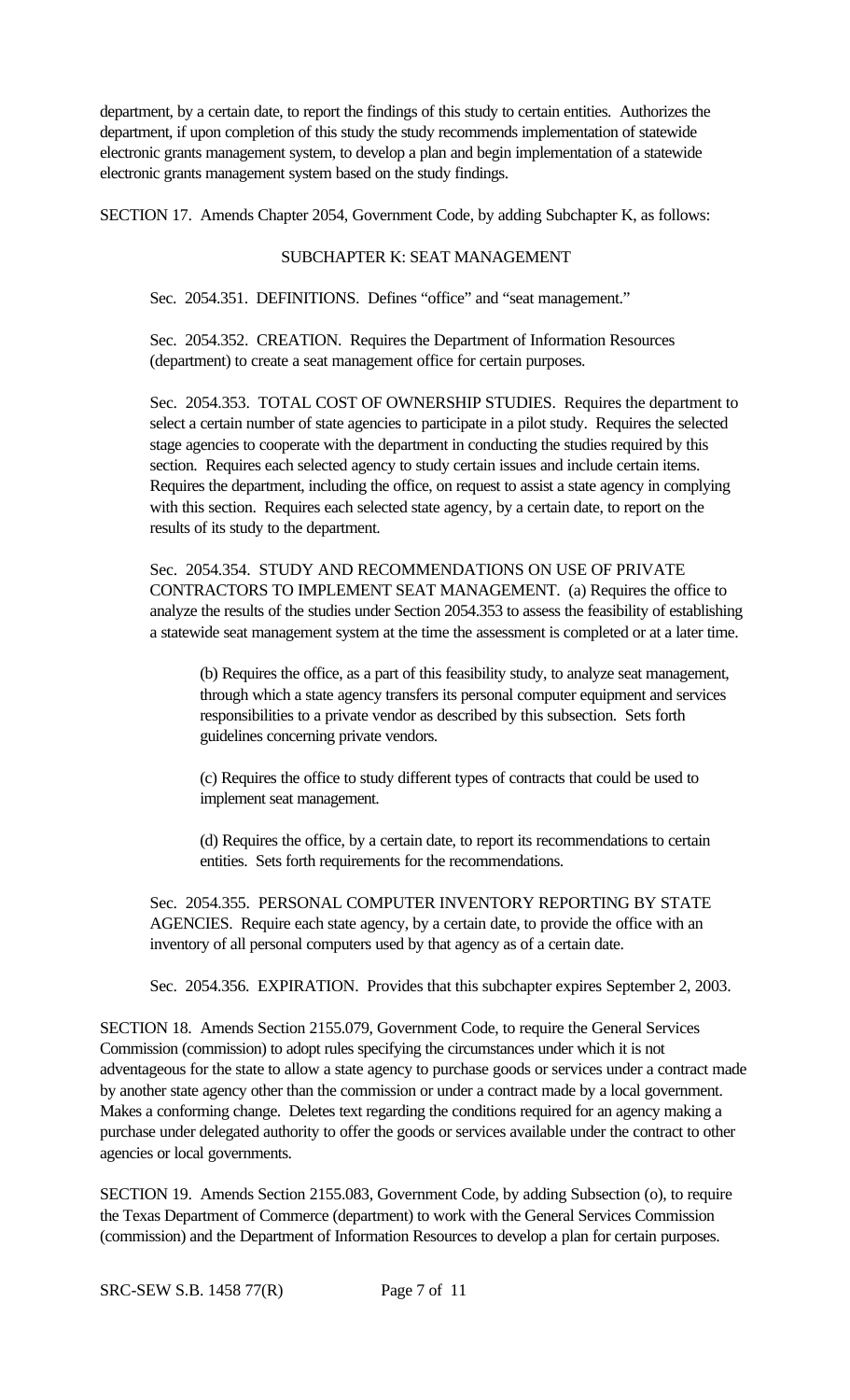Requires the plan, after it is approved by the commission and the Department of Information Resources, to be implemented by the department, and requires responsibility for management of the business daily to be transferred to the commission.

SECTION 20. Amends Section 2170.004, Government Code, to authorize the General Services Commission to contract for the use of the consolidated telecommunications system with a collaborative community computer network in which one or more political subdivisions participate.

SECTION 21. Amends Section 2170.051, Government Code, by adding Subsection (e), to authorize the General Services Commission to contract for necessary support and maintenance of the consolidated telecommunications system resulting from collaborative community computer network participation.

SECTION 22. Amends Section 2170.057, Government Code, by adding Subsection (e), to require the General Services Commission (commission), in cooperation with the telecommunications planning group, to develop a cost schedule for certain purposes. Authorizes charges for services described by this subsection, notwithstanding Subsection (a), to be based on certain costs.

SECTION 23. Amends Chapter 2177, Government Code, by adding Sections 2177.0001, 2177.0002, and 2177.004, and amending Sections 2177.001, 2177.002, and 2177.003, as follows:

Sec. 2177.0001. PURPOSE. Sets forth the purpose of this chapter. Sets forth guidelines regarding the electronic procurement system.

Sec. 2177.0002. DEFINITIONS. Defines "department," "electronic procurement system," "local government," "state agency," and "TexasOnline portal."

Sec. 2177.001. (a) Requires the General Services Commission (commission), in coordination with the Department of Information Resources (department), to establish and manage an electronic procurement marketplace. Authorizes the commission, subject to the approval of the department, to enter into contracts with private or public entities for certain purposes.

(b) Makes a conforming change.

(c) Makes a conforming change.

(d) Authorizes the commission to make state procurement services (rather than information) available to local governments and institutions of higher education as defined in Section 61.003, Education Code. Deletes text regarding political subdivisions. Authorizes, rather than requires, the commission to set the fees for transactions in a certain amount.

- (e) Makes a conforming change.
- (f) No changes in text.
- (g) No changes in text.

(h) Requires the commission to assist the department in conducting an assessment of the functionality of the existing electronic procurement marketplaces established pursuant to this section to determine whether the marketplace should be enhanced, replaced, or established through the TexasOnline portal.

(i) Authorizes the electronic procurement marketplace, or information from the marketplace, based on the recommendations from the assessment conducted pursuant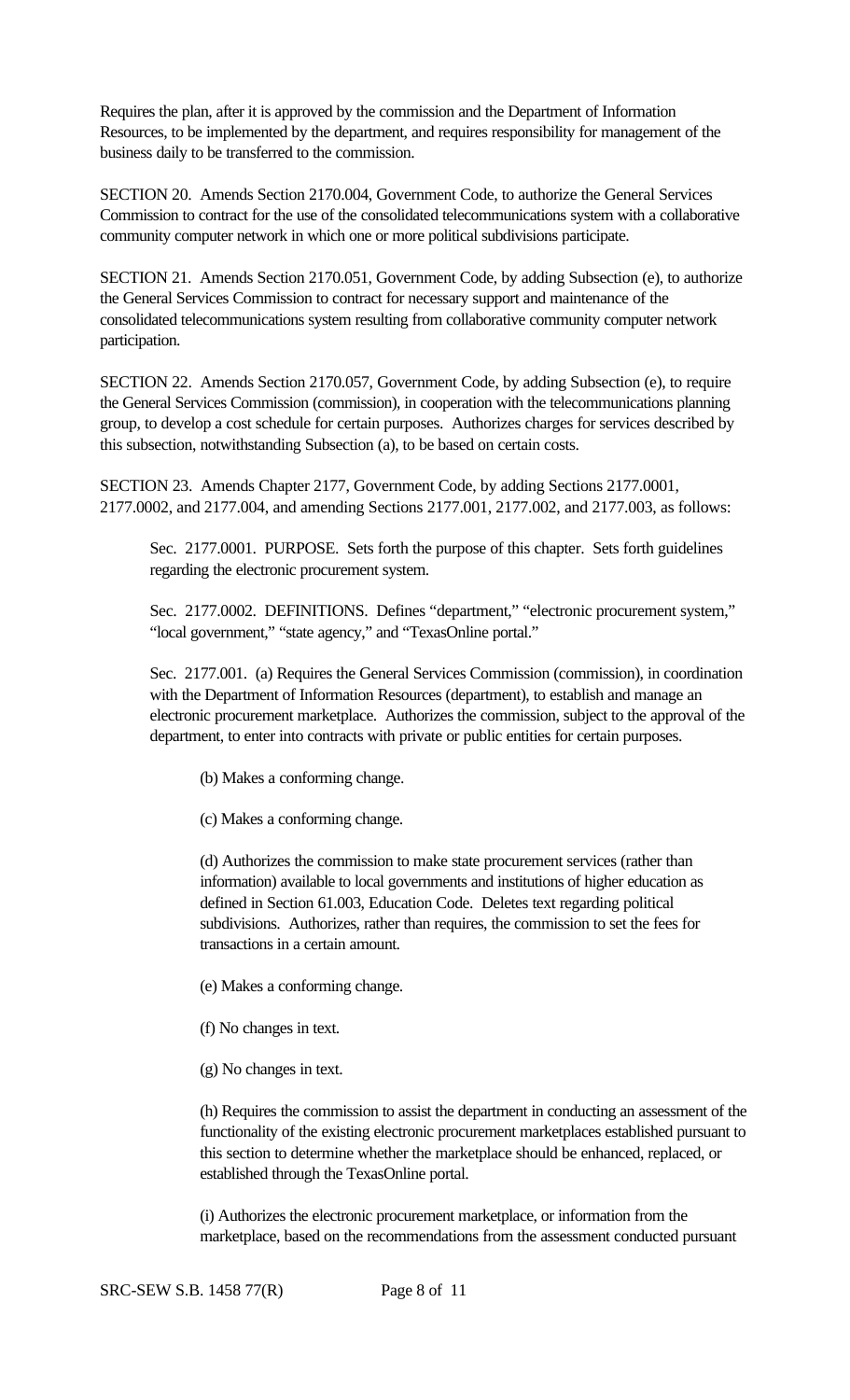to Subsection (h), to be integrated into, or replaced by, a new or modified electronic procurement system implemented by the department with the assistance of the commission.

(j) Requires the commission, prior to initiation or renewal of any contracts between the commission and any vendors regarding operation, maintenance or upgrades to the marketplace, to obtain the approval of the department.

Sec. 2177.002. (a) Requires the commission, in coordination with the department, to manage an electronic commerce network or subsequently developed electronic procurement system, to the extent feasible, under which the state's purchasing transactions with vendors can be accomplished electronically by means of facsimile transmissions and online transmission of necessary information. Requires the commission to comply with applicable rules of the department relating to establishment of electronic procurement systems. Deletes text regarding standard data protocol or other standards.

(b) Makes a conforming change.

(c) Makes a conforming change.

(d) No changes in text.

(e) Authorizes the commission to allow local governments and institutions of higher educations as defined by Section 61.003, Education Code, (rather than political subdivisions) to participate in the electronic commerce network. Makes a conforming change.

(f) No changes in text.

(g) Authorizes the commission, in consultation with the department, to adopt rules relating to the use of the network and require participating state agencies, local governments, and other public entities that desire to use the system to designate a network coordinator.

(h) No changes in text.

(i) Requires the commission, prior to initiation or renewal of certain contracts, to obtain the approval of the department.

(j) Requires the commission to assist the department in conducting a certain assessment.

(k) Authorized the electronic commerce network, based on certain recommendations, to be integrated into, or replaced by, a new or modified electronic procurement system implemented by the department with the assistance of the commission.

(l) Requires the commission and the department, if the network is integrated into, or replaced by a new electronic procurement system implemented by the department and accessed through the TexasOnline portal, to enter into an agreement regarding distribution of the fees charged for transacting business through the network to ensure adequate reimbursement for the cost of developing and maintaining the portal.

Sec. 2177.003. New heading: PARTICIPATION BY STATE AGENCIES IN ELECTRONIC PROCUREMENT SYSTEM. (a) Makes a conforming change.

(b) Requires the commission and each participating state agency to include certain

SRC-SEW S.B. 1458 77(R) Page 9 of 11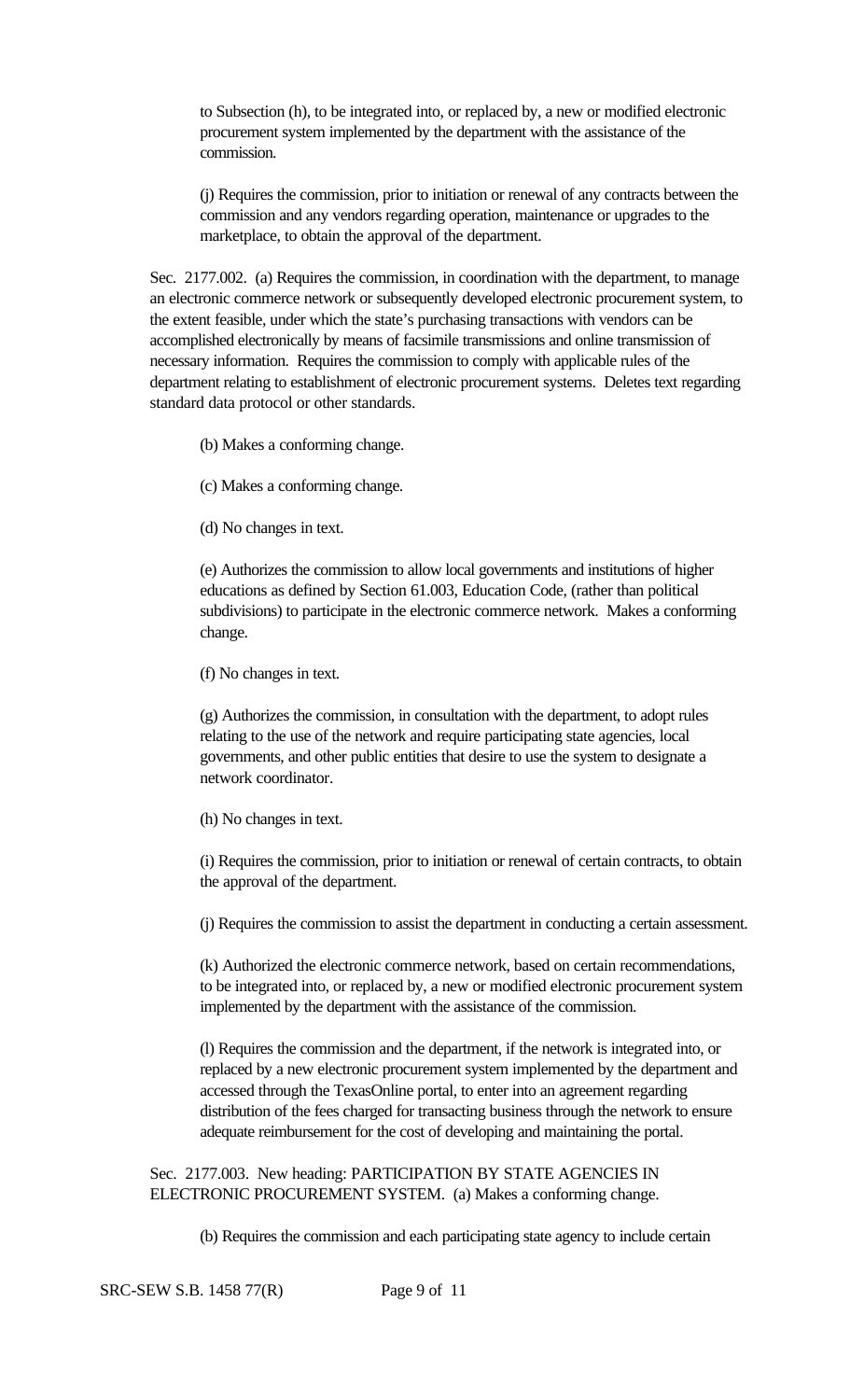information in the information placed on the electronic commerce network.

(c) Makes a conforming change.

(d) No changes in text.

(e) Provides that institutions of higher education as defined in Section 61.003, Education Code, are encouraged to participate in the electronic procurement system established under this chapter, at the option of the institution.

Sec. 2177.004. CONSULTATION WITH OTHER ENTITIES. Requires the commission to consult no less than quarterly with certain entities for certain purposes.

SECTION 24. Amends Chapter 271D, Local Government Code, by adding Section 271.084, as follows:

Sec. 271.084. BUYING UNDER CONTRACT OF STATE AGENCY OR OTHER LOCAL GOVERNMENT. (a) Defines "local government" and "state agency."

(b) Requires the General Services Commission (commission) to adopt rules by a certain date specifying the circumstances under which it is not advantageous for the state to allow a local government to purchase goods or services under a contract made by another local government or a state agency other than the commission.

SECTION 25. Amends Chapter 111A, Tax Code, by adding Section 111.0045, as follows:

Sec. 111.0045. ADVANCED TECHNOLOGIES. (a) Requires the comptroller, for certain purposes, to acquire and maintain wireless communication equipment for comptroller auditors. Sets forth guidelines for such equipment.

(b) Requires the comptroller to develop, implement, and maintain an advanced electronic audit database system for the comptroller's audit division. Sets forth guidelines for the provisions of the system. Authorizes the comptroller to contract with an appropriate vendor to develop or implement the system. Requires the comptroller, if contracting with a person to develop or implement he system, to take steps to protect certain confidential information. Sets forth guidelines regarding prohibits against disclosure of information as applicable in this section.

(c) Requires the comptroller, to enhance enforcement capabilities, to acquire and maintain portable computing systems with remote or wireless communications equipment for comptroller enforcement staff. Requires the portable computers to be integrated with an electronic signature capturing system and portable printing capabilities to enhance the security of the collections process. Sets forth guidelines for wireless modems.

(d) Requires the comptroller, to enhance productivity, to acquire advanced scanners for comptroller field offices. Requires the scanners to enable enforcement officers to scan enforcement data directly into comptroller databases without the necessity for manual reentry.

(e) Authorizes the comptroller, to enhance the productivity of operations, to employ or contract for the services of certain persons to provide or utilize the technologies described in this section and to assist with the administration of the Tax Code, and authorizes the comptroller to delegate to employees or contractors the authority to perform duties as required.